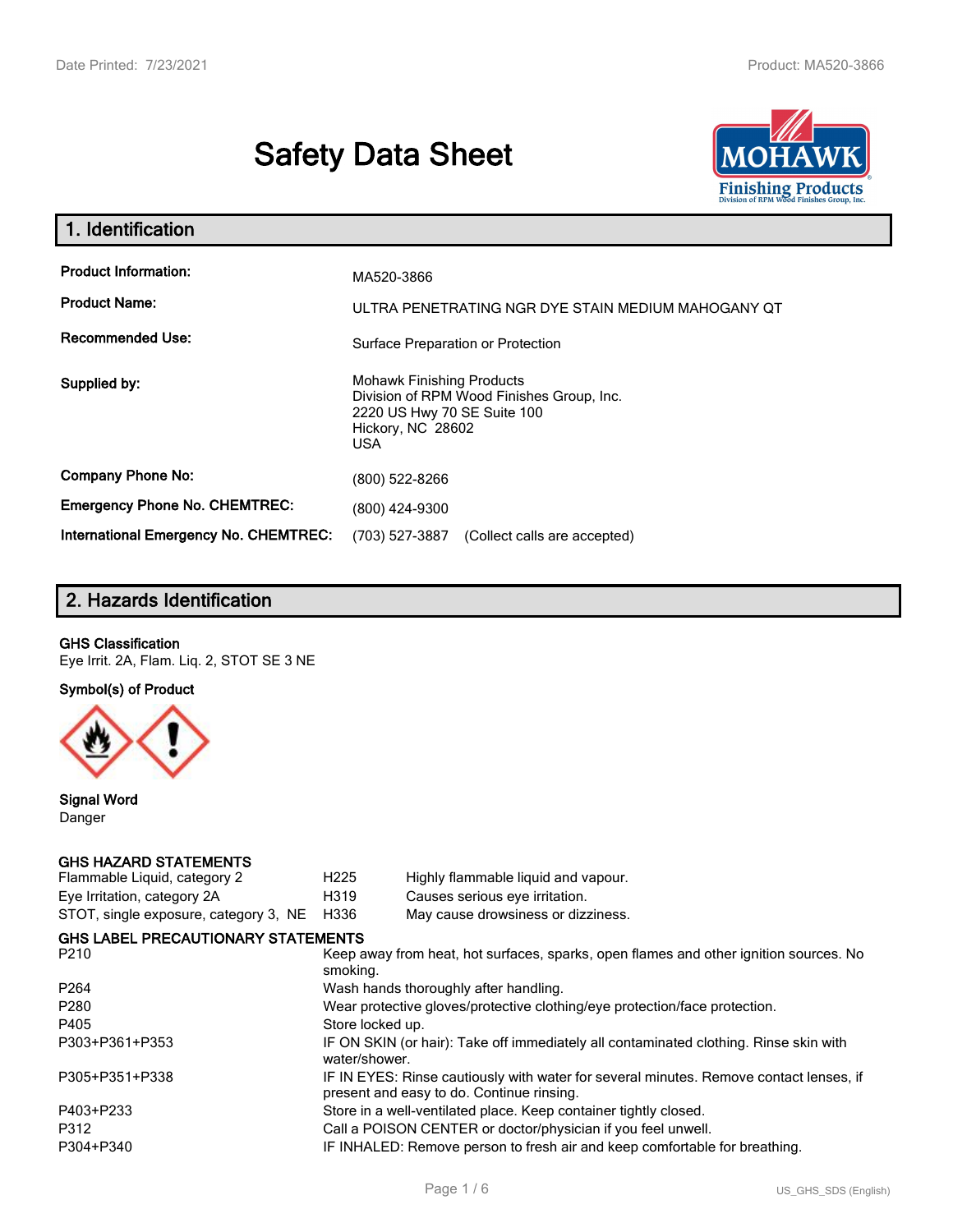| P337+P313                               | If eye irritation persists: Get medical advice/attention.      |
|-----------------------------------------|----------------------------------------------------------------|
| P403+P235                               | Store in a well-ventilated place. Keep cool.                   |
| <b>GHS SDS PRECAUTIONARY STATEMENTS</b> |                                                                |
| P <sub>240</sub>                        | Ground/bond container and receiving equipment.                 |
| P <sub>241</sub>                        | Use explosion-proof electrical/ventilating/lighting/equipment. |
| P <sub>242</sub>                        | Use only non-sparking tools.                                   |
| P <sub>243</sub>                        | Take precautionary measures against static discharge.          |

## **3. Composition/Information on ingredients**

| <b>Chemical Name</b>              | CAS-No.  | Wt. %       | <b>GHS Symbols</b>    | GHS  |
|-----------------------------------|----------|-------------|-----------------------|------|
| acetone                           | 67-64-1  | 75-100      | GHS02-GHS07           | H225 |
| ethanol                           | 64-17-5  | $2.5 - 10$  | GHS02                 | H225 |
| propylene glycol monomethyl ether | 107-98-2 | $0.1 - 1.0$ | GHS02-GHS06-<br>GHS07 | H226 |

**GHS Statements** H225-302-319-332-336 H226-331-336

The exact percentage (concentration) of ingredients is being withheld as a trade secret.

The text for GHS Hazard Statements shown above (if any) is given in the "Other information" Section.

## **4. First-aid Measures**



FIRST AID - EYE CONTACT: IF IN EYES: Rinse cautiously with water for several minutes. Remove contact lenses, if present and easy to do. Continue rinsing. If eye irritation persists: Get medical advice/attention.

FIRST AID - SKIN CONTACT: IF ON SKIN (or hair): Take off immediately all contaminated clothing. Rinse skin with water/shower.

FIRST AID - INGESTION: IF SWALLOWED: rinse mouth. Do NOT induce vomiting. IF exposed or if you feel unwell: Call a POISON CENTER or doctor/physician.

FIRST AID - INHALATION: IF INHALED: Remove person to fresh air and keep comfortable for breathing.

# **5. Fire-fighting Measures**

**SPECIAL FIREFIGHTING PROCEDURES:** Evacuate all persons from the fire area to a safe location. Move non-burning material, as feasible, to a safe location as soon as possible. Fire fighters should be protected from potential explosion hazards while extinguishing the fire. Wear self-contained breathing apparatus (SCBA) and full fire-fighting protective clothing. Thoroughly decontaminate all protective equipment after use. Containers of this material may build up pressure if exposed to heat (fire). Use water spray to cool fire-exposed containers. Use water spray to disperse vapors if a spill or leak has not ignited. DO NOT extinguish a fire resulting from the flow of flammable liquid until the flow of the liquid is effectively shut off. This precaution will help prevent the accumulation of an explosive vapor-air mixture after the initial fire is extinguished.

**FIREFIGHTING EQUIPMENT:** This is a NFPA/OSHA Class 1B or less flammable liquid. Follow NFPA30, Chapter 16 for fire protection and fire suppression. Use a dry chemical, carbon dioxide, or similar ABC fire extinguisher for incipeint fires. Water may be used to cool and prevent rupture of containers that are exposed to heat from fire.

# **6. Accidental Release Measures**

#### **ENVIRONMENTAL MEASURES:** No Information

**STEPS TO BE TAKEN IN CASE MATERIAL IS RELEASED OR SPILLED:** Follow personal protective equipment recommendations found in Section VIII. Personal protective equipment needs must be evaluated based on information provided on this sheet and the special circumstances created by the spill including; the material spilled, the quantity of the spill, the area in which the spill occurred, and the training and the expertise of employees in the area responding to the spill. Never exceed any occupational exposure limits. Shut off ignition sources; including electrical equipment and flames. Do not allow smoking in the area. Do not allow the spilled product to enter public drainage system or open waterways.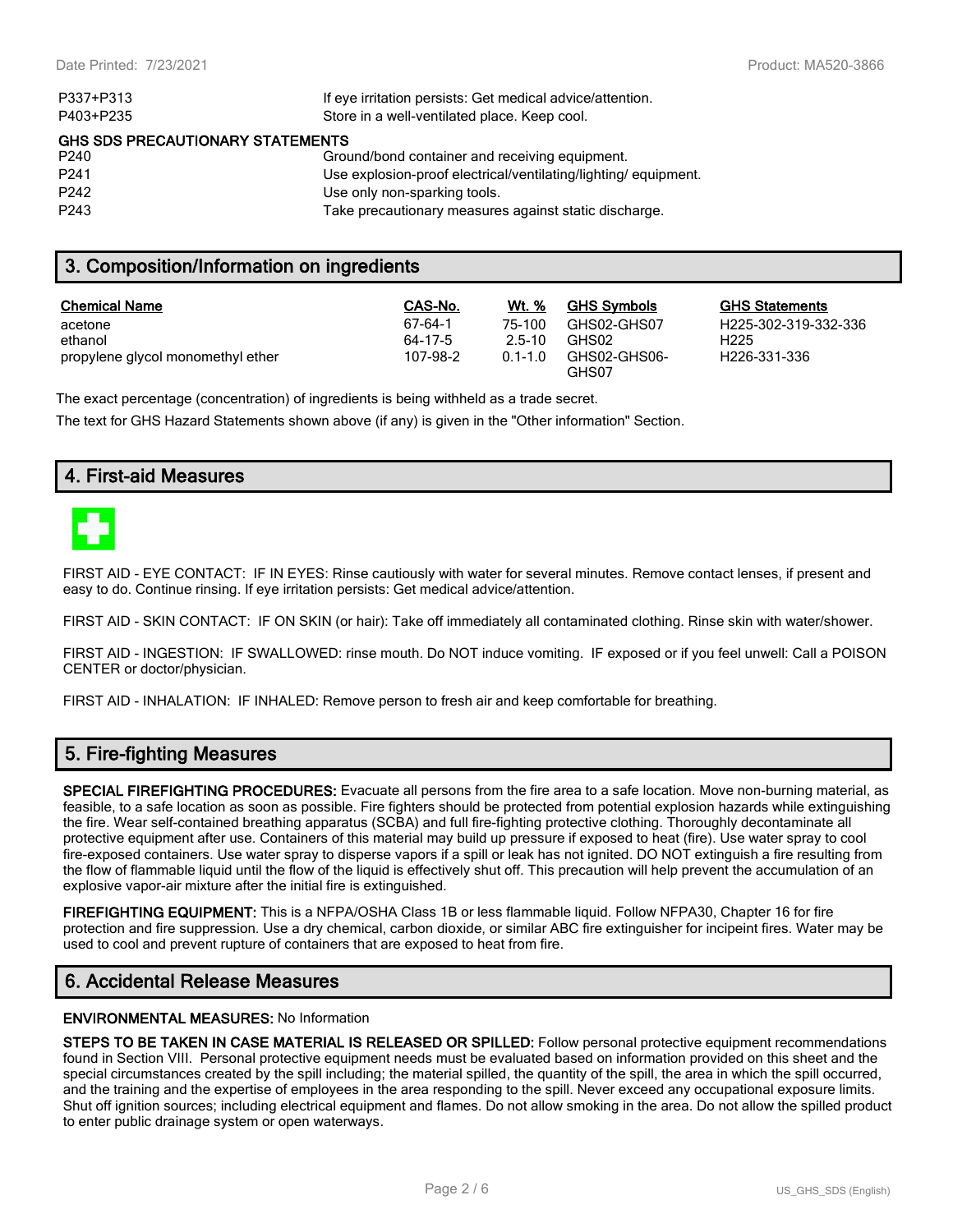# **7. Handling and Storage**



**HANDLING:** Avoid inhalation and contact with eyes, skin, and clothing. Wash hands thoroughly after handling and before eating or drinking. In keeping with safe handling practices, avoid ignition sources (smoking, flames, pilot lights, electrical sparks); ground and bond containers when transferring the material to prevent static electricity sparks that could ignite vapor and use spark proof tools and explosion proof equipment. Empty containers may retain product residue or vapor. Do not pressurize, cut, weld, braze, solder, drill, grind, or expose container to heat, flame, sparks, static electricity, or other sources of ignition. Any of these actions can potentially cause an explosion that may lead to injury.

**STORAGE:** Keep containers closed when not in use. Store in cool well ventilated space away from incompatible materials.

# **8. Exposure Controls/Personal Protection**

| Ingredients with Occupational Exposure Limits |                      |                         |                     |                         |  |
|-----------------------------------------------|----------------------|-------------------------|---------------------|-------------------------|--|
| <b>Chemical Name</b>                          | <b>ACGIH TLV-TWA</b> | <b>ACGIH-TLV STEL</b>   | <b>OSHA PEL-TWA</b> | <b>OSHA PEL-CEILING</b> |  |
| acetone                                       | $250$ ppm            | 500 ppm                 | $1000$ ppm          | N.D.                    |  |
| ethanol<br>propylene glycol monomethyl ether  | N.D.<br>50 ppm       | $1000$ ppm<br>$100$ ppm | $1000$ ppm<br>N.D.  | N.D.<br>N.D.            |  |

**Further Advice: MEL = Maximum Exposure Limit OES = Occupational Exposure Standard SUP = Supplier's Recommendation Sk = Skin Sensitizer N.E. = Not Established N.D. = Not Determined**

#### **Personal Protection**



**RESPIRATORY PROTECTION:** Use adequate engineering controls and ventilation to keep levels below recommended or statutory exposure limits. If exposure levels exceed limits use appropriate approved respiratory protection equipment.





**EYE PROTECTION:** Wear chemical-resistant glasses and/or goggles and a face shield when eye and face contact is possible due to splashing or spraying of material.



**OTHER PROTECTIVE EQUIPMENT:** No Information

**HYGIENIC PRACTICES:** It is good practice to avoid contact with the product and/or its vapors, mists or dust by using appropriate protective measures. Wash thoroughly after handling and before eating or drinking.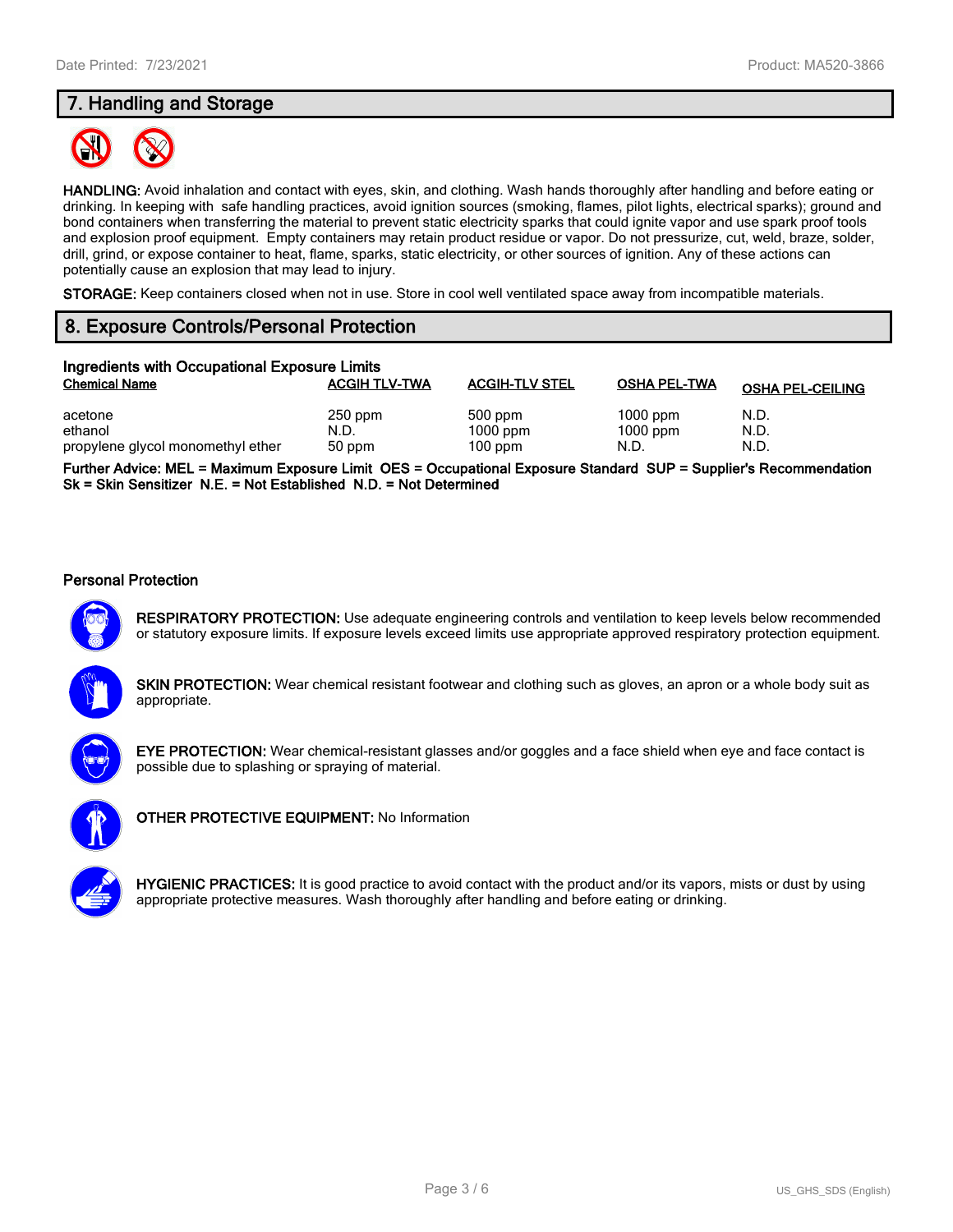**N.I. = No Information**

# **9. Physical and Chemical Properties**

| Appearance:                    | Colored Liquid                   | <b>Physical State:</b>                      | <b>LIQUID</b>  |
|--------------------------------|----------------------------------|---------------------------------------------|----------------|
| Odor:                          | <b>Strong Solvent</b>            | <b>Odor Threshold:</b>                      | Not determined |
| Density, g/cm3:                | 0.823                            | pH:                                         | Not determined |
| Freeze Point, °F:              | Not determined                   | Viscosity:                                  | Not determined |
| <b>Solubility in Water:</b>    | Not determined                   | Partition Coefficient, n-octanol/<br>water: | Not determined |
| Decomposition temperature, °F: | Not determined                   | <b>Explosive Limits, %:</b>                 | Not determined |
| Boiling Range, °F:             | $>$ 100 °F                       | Flash Point, °F:                            | $-4$ $\circ$ F |
| Combustibility:                | <b>Supports Combustion</b>       | Auto-Ignition Temperature, °F:              | Not determined |
| <b>Evaporation Rate:</b>       | <b>Faster than Diethyl Ether</b> | Vapor Pressure, mmHg:                       | Not determined |
| <b>Vapor Density:</b>          | Not determined                   |                                             |                |

# **10. Stability and reactivity**

**STABILITY:** Stable under normal conditions.

**CONDITIONS TO AVOID:** Heat, flames and sparks.

**INCOMPATIBILITY:** Acids, Bases, Oxidizing agents

**HAZARDOUS DECOMPOSITION PRODUCTS:** Not determined.

# **11. Toxicological information**

**Practical Experiences**

**EMERGENCY OVERVIEW:** No Information

**EFFECT OF OVEREXPOSURE - EYE CONTACT:** No Information

**EFFECT OF OVEREXPOSURE - INGESTION:** No Information

**EFFECT OF OVEREXPOSURE - INHALATION:** No Information

**EFFECT OF OVEREXPOSURE - SKIN CONTACT:** No Information

**CARCINOGENICITY:** No Information

#### **PRIMARY ROUTE(S) OF ENTRY:**

**Eye Contact, Skin Contact, Inhalation**

# **Acute Toxicity Values**

**The acute effects of this product have not been tested. Data on individual components are tabulated below**

| CAS-No. | <b>Chemical Name</b> |
|---------|----------------------|
| 67-64-1 | acetone              |

**Casary Chemical Chemical LD50 Chemical LD50 Vapor LC50** 1800 mg/kg Rat 20000 mg/kg Rabbit 50.1 mg/L Rat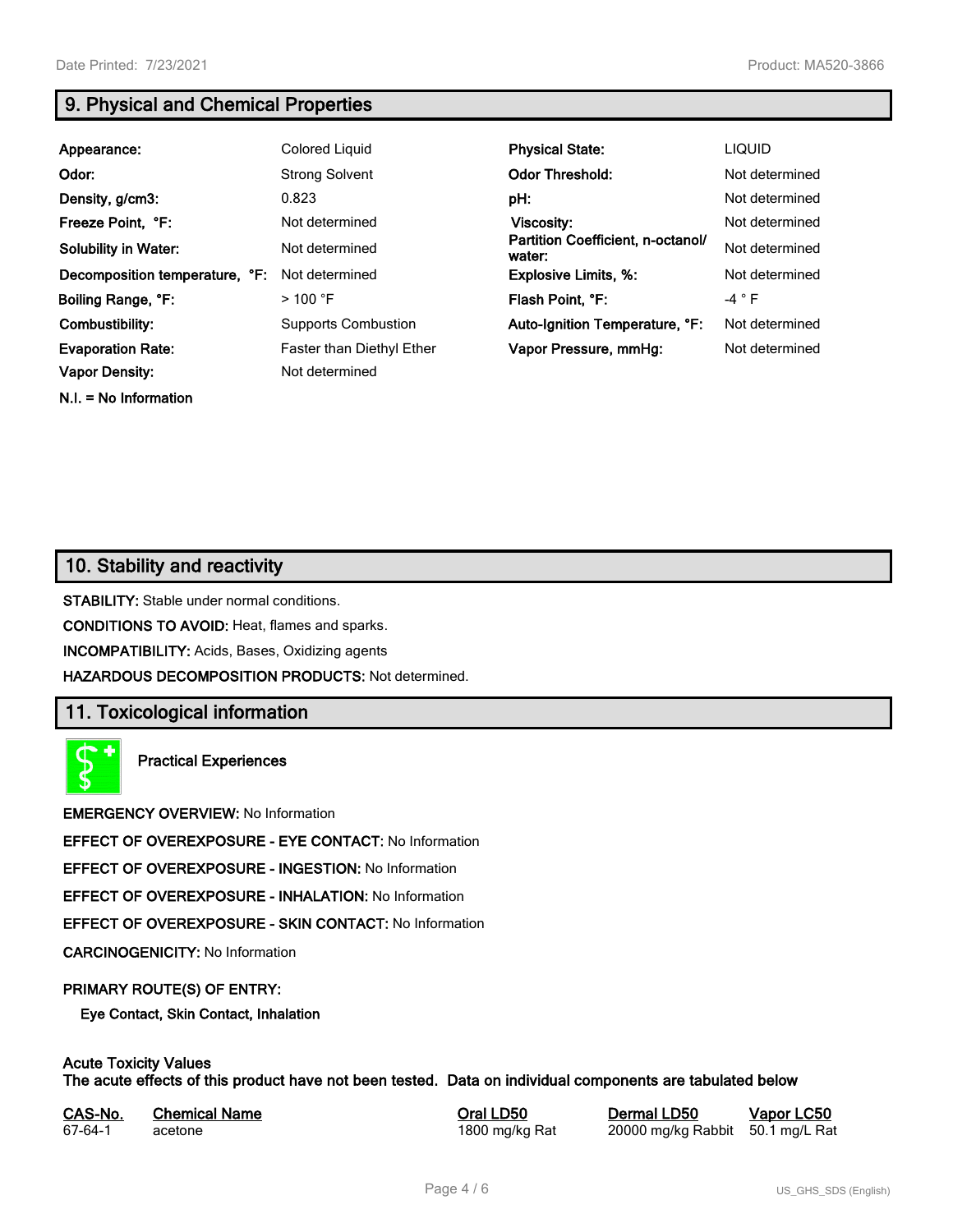64-17-5 ethanol 7060 mg/kg Rat 15,800 mg/kg 124.7 mg/L Rat 107-98-2 propylene glycol monomethyl ether 5000 mg/kg Rat 13000 mg/kg Rabbit >6 mg/L Rat

#### **N.I. = No Information**

## **12. Ecological information**

**ECOLOGICAL INFORMATION:** Ecological evaluation of this material has not been performed; however, do not allow the product to be released to the environment without governmental approval/permits.

## **13. Disposal Information**



**Product**

**DISPOSAL METHOD:** Waste from this material may be a listed and/or characteristic hazardous waste. Dispose of material, contaminated absorbent, container and unused contents in accordance with local, state, and federal regulations.

**STEPS TO BE TAKEN IN CASE MATERIAL IS RELEASED OR SPILLED:** Follow personal protective equipment recommendations found in Section VIII. Personal protective equipment needs must be evaluated based on information provided on this sheet and the special circumstances created by the spill including; the material spilled, the quantity of the spill, the area in which the spill occurred, and the training and the expertise of employees in the area responding to the spill. Never exceed any occupational exposure limits. Shut off ignition sources; including electrical equipment and flames. Do not allow smoking in the area. Do not allow the spilled product to enter public drainage system or open waterways.

# **14. Transport Information**

**SPECIAL TRANSPORT PRECAUTIONS:** No Information

**DOT:** CONSUMER COMMODITY

**IATA:** ID8000, CONSUMER COMMODITY, 9

**IMDG:** LIMITED QUANTITY UN1263

# **15. Regulatory Information**

### **U.S. Federal Regulations:**

#### **CERCLA - SARA Hazard Category**

This product has been reviewed according to the EPA 'Hazard Categories' promulgated under Sections 311 and 312 of the Superfund Amendment and Reauthorization Act of 1986 (SARA Title III) and is considered, under applicable definitions, to meet the following categories:

Fire Hazard, Acute Health Hazard

#### **SARA SECTION 313**

This product contains the following substances subject to the reporting requirements of Section 313 of Title III of the Superfund Amendment and Reauthorization Act of 1986 and 40 CFR part 372:

No Sara 313 components exist in this product.

#### **TOXIC SUBSTANCES CONTROL ACT**

This product contains the following chemical substances subject to the reporting requirements of TSCA 12(B) if exported from the United States: